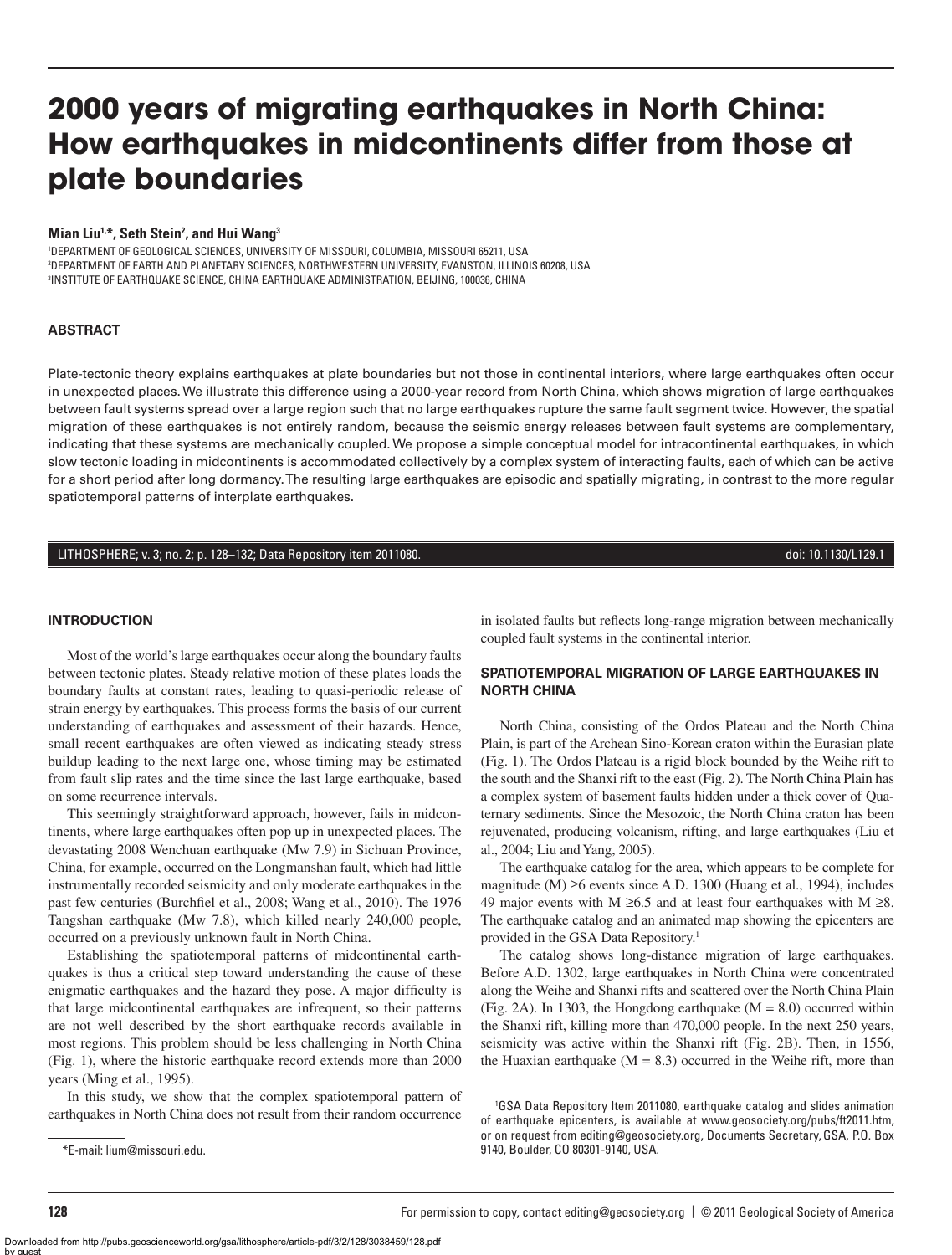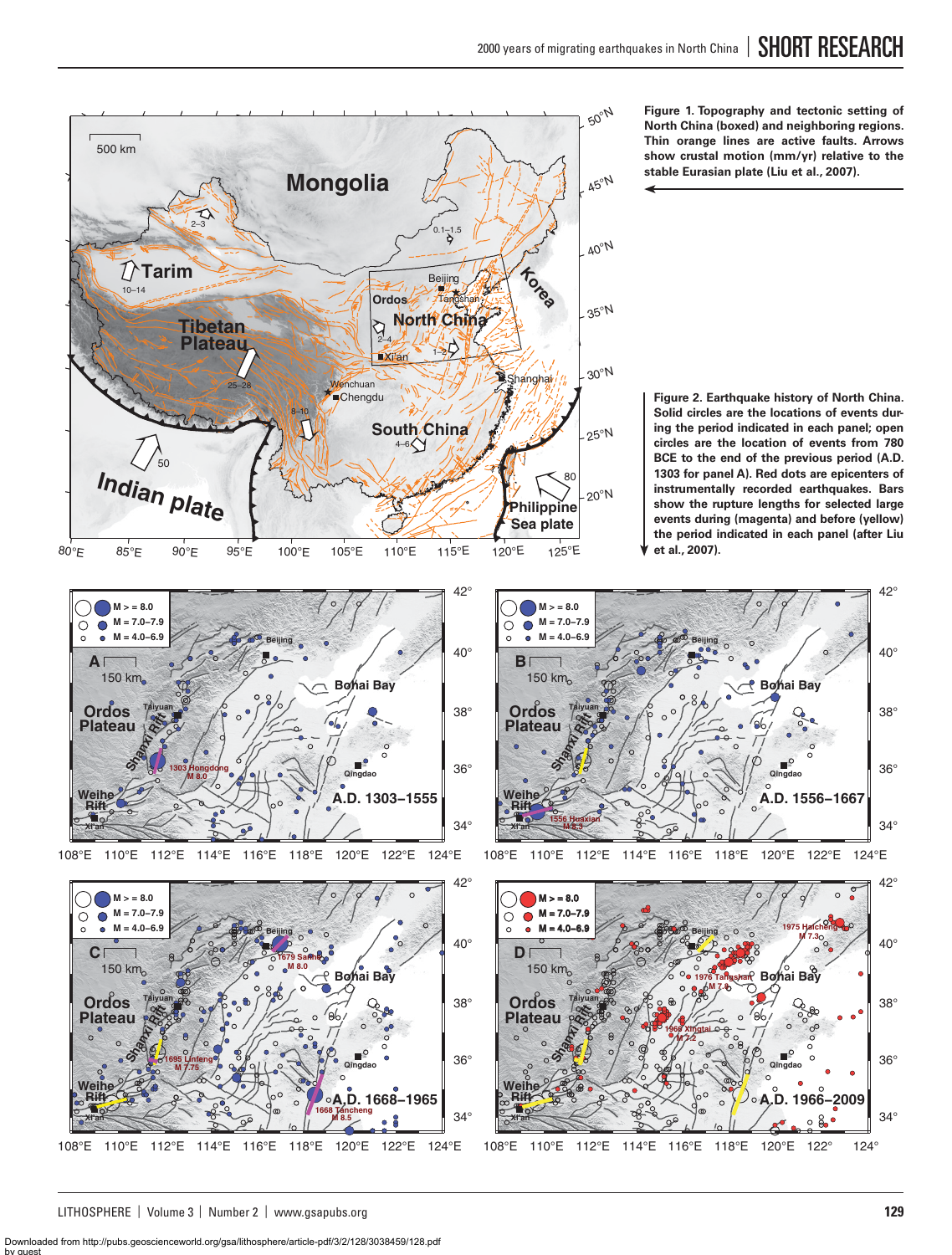300 km away from the epicenter of the Hongdong earthquake (Fig. 2B). About 830,000 people perished, making it the deadliest earthquake in human history. The next catastrophic earthquake, the 1668 Tancheng earthquake  $(M = 8.5)$ , did not occur within the rift systems but more than 700 km to the east, in the North China Plain (Fig. 2C). This earthquake ruptured the Tanlu fault zone, which had shown little deformation through the late Cenozoic and few previous large earthquakes. Only a decade later, another large event, the 1679 Sanhe-Pinggu earthquake  $(M = 8.0)$ , occurred only 40 km north of Beijing, in a fault zone with limited previous seismicity and no clear surface exposure (Fig. 2C). Then, in 1695, a  $M =$ 7.75 earthquake occurred in the Shanxi rift again, near the site of the 1303 Hongdong earthquake but on a different fault.

Since then, the Shanxi and Weihe rifts have been largely quiescent for more than 300 years, with only a few moderate earthquakes recorded. Meanwhile, seismicity in the North China Plain has apparently increased, including three damaging earthquakes in the past century (Fig. 2D). These recent earthquakes occurred on previously unrecognized faults. The 1966 Xingtai earthquakes, a sequence of five events ranging from  $M$  6.0 to  $M$  7.2 within 21 days, occurred in a buried rift with no surface fault traces. The 1975 Haicheng earthquake ( $M = 7.3$ ) occurred in a region with no major surface fault traces and little previous seismicity, and the 1976 Tangshan earthquakes ( $M = 7.8$  and  $M = 7.1$ ) occurred on a blind fault, which had not shown even moderate seismicity in the previous centuries (Fig. 2D).

Thus, the spatiotemporal occurrence of earthquakes in North China is much more complex than that at plate boundaries. Large earthquakes have migrated between the Shanxi and Weihe rifts, and between these rifts and the North China Plain. Such long-distance migration of earthquakes cannot be all attributed to stress triggering due to earthquake-induced changes of the Coulomb stress (Liu et al., 2007), which occurs mainly near the ruptured fault segment (Stein, 1999). No large earthquakes in North China have ruptured the same fault segment twice in the past 2000 years. For seismicity prior to that time, paleoseismic studies, while limited and with large uncertainties in dating results, nonetheless indicate episodic large earthquakes separated by thousands of years of quiescence on the same fault segments (Xu and Deng, 1996). Similar behavior is observed in other midcontinents such as the central and eastern United States, Australia, and northwest Europe (Newman et al., 1999; Crone et al., 2003; Camelbeeck et al., 2007).

## **MOMENT RELEASE AND MECHANICAL COUPLING BETWEEN FAULT SYSTEMS**

Are the complex spatiotemporal patterns of earthquakes in North China simply random effects of long recurrence times on different faults? Or could these migrating earthquakes reflect mechanical coupling between remote fault systems? One way to answer these questions is to examine the seismic moment release on these fault systems. For a dynamically coupled system of fault zones, the total moment release rate should stay around a certain level, with the moment release rate of individual fault zones being complementary (Dolan et al., 2007). We estimated moment release in North China using the earthquake catalog, treating the magnitudes of historic events as surface wave magnitude  $M_s$  and converting them to moment magnitude  $M_{w}$  using a  $M_{s}$ - $M_{w}$  relationship based on instrumental events in China (Wang et al., 2010). The moment  $(M_0)$  in Newton-meter was then calculated from  $M_w = (2/3)log(M_0) - 6.03$ .

The moment release between the Weihe and Shanxi rifts seems to be complementary: increases in one correspond to decreases in the other (Fig. 3A). Hence, these rifts are not independent from each other but are somehow mechanically coupled. Similar correlation exists between the Shanxi-Weihe rift system and the faults within the North China Plain (Fig. 3B). The apparently increasing moment release since ca. A.D. 1399 is probably due to the catalog being more complete for the more recent periods.

# **A CONCEPTUAL MODEL FOR MIDCONTINENTAL EARTHQUAKES**

These spatiotemporal patterns of earthquakes in North China illustrate some fundamental differences between earthquakes in midcontinents and those at plate boundaries. Faults at plate boundaries are loaded at constant rates by the steady relative plate motion. Consequently, earthquakes concentrate along the plate boundary faults, and some quasi-periodic occurrences may be expected, although the actual temporal patterns are often complicated (Fig. 4A). However, in midcontinents, the tectonic loading is shared by a complex system of interacting faults spread over a large region (Fig. 4B), such that a large earthquake on one fault could increase the loading rates on remote faults in the system (Li et al., 2009). Because the low tectonic loading rate is shared by many faults in midcontinents, individual faults may remain dormant for a long time and then become active for a short period. The resulting earthquakes are therefore episodic and spatially migrating.

Most natural faults probably fall between the idealized end-members in Figure 4. The Shanxi and Weihe rifts are major fault systems accommodating the eastward extrusion of the Asian continent, driven by the Indo-Asian collision (Tapponnier and Molnar, 1977; Xu and Ma, 1992; Zhang et al., 2003). As such, their slip rates (2–4 mm/yr) are relatively constant, high by intraplate standards, and not sensitive to influences from ruptures within the North China Plain. Thus, seismicity is concentrated within the rift zone, with some quasi-periodicity. Within the North China Plain, however, tectonic loading is shared by a complex system of faults, and the slip rates are low (<2 mm/yr) and perhaps variable. Hence, large earthquakes migrate between faults (Fig. 4B). Similar patterns are found in other midcontinents. In the central and eastern United States, which deforms even more slowly, faults often show clustered earthquakes for a while and then become dormant for thousands of years. The Meers fault in Oklahoma, for example, had a major earthquake around 1200 yr ago but is inactive today (Crone et al., 2003). The New Madrid seismic zone, which experienced several large earthquakes in the past few thousand years, including at least three M  $\geq$  6.8 events in 1811–1812, shows no significant surface deformation (Calais and Stein, 2009). Hence, the deformation rate must vary significantly over time, and the recent cycle of large earthquakes may be ending (Newman et al., 1999; Calais and Stein, 2009; Stein and Liu, 2009).

#### **DISCUSSION**

The long-range interactions between faults in midcontinents explain a long-standing paradox: the rupture processes of intraplate earthquakes are no different from those for interplate earthquakes, yet intraplate earthquakes are much less regular in space and time. Whereas the basic physics of earthquakes—stress buildup and release on faults—are the same on all faults, the network of faults in midcontinents forms a complex system (Stein et al., 2009) whose behavior differs significantly from that of a single fault. Similar situations also arise at plate boundaries that consist of a system of faults (Rundle et al., 2006; Dolan et al., 2007).

Complex systems, whose behavior cannot be fully understood from studies of their individual components, are a major challenge in many aspects of the physical, biological, and social sciences (Gallagher and Appenzeller, 1999). Realizing that midcontinental earthquakes behave as a complex system does not immediately answer many questions about these earthquakes or make assessing their hazards any easier. However, it provides a more holistic framework for addressing these questions. Hence,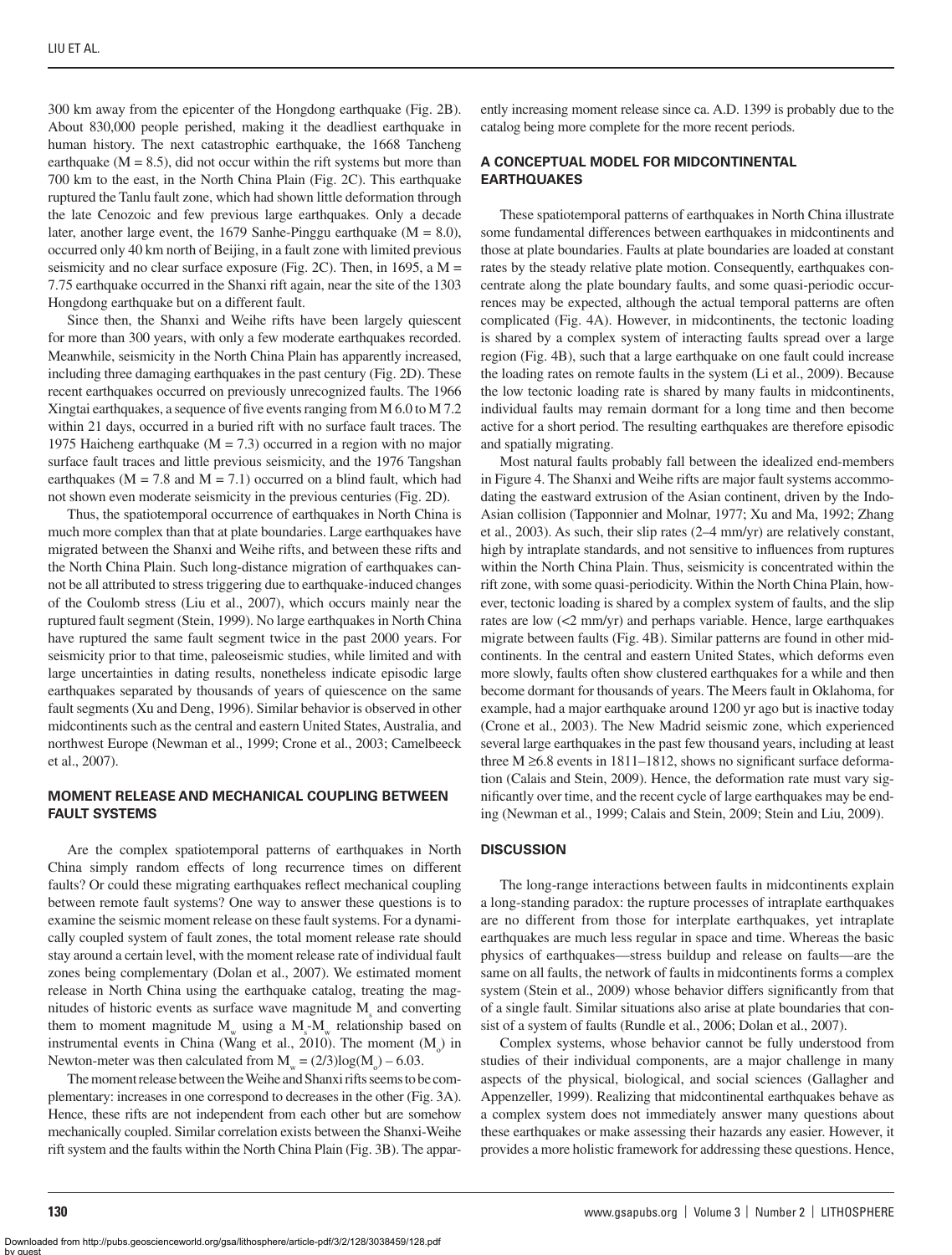

**Figure 3. (A) Bottom two panels show occurrence and magnitude (M** ≥**4.0) of earthquakes in the Shanxi and Weihe rifts. Top panel compares the timeaveraged rate of seismic moment release (Newton-meter/yr) between the two rifts (colors are correlated with those in the bottom panels). Dashed lines are for older intervals, wherein some events are likely unrecorded. Gray bands indicate uncertainties associated with an estimated ±0.3 error in the magnitudes, which were based on the maximum intensity and the radius of the affected area (Ma, 1989). (B) Similar to (A) for the comparison of moment release between the North China Plain and the Weihe-Shanxi rift system.**



**Figure 4. Cartoon showing the difference between earthquakes (A) at plate boundary faults and (B) in midcontinents. The plate boundary fault is loaded at a constant rate by the steady relative plate motion, causing quasi-periodic earthquakes to concentrate along the plate boundary. The midconti**nent is loaded from the far field, and the loading is shared by a complex **system of interacting faults. Hence, on each fault, the loading rate may be variable, and earthquakes may shut off on one fault and migrate to another.**

the present methods of earthquake hazard assessment, which are based on the assumption of quasi-periodic earthquakes on recently active faults, need modification to describe the complex earthquakes in midcontinents. The combination of high-precision global positioning system measurements, detailed paleoseismic studies, and more realistic computer simulation of fault interactions in midcontinents should help show which faults with past large earthquakes are shutting off for some time, and which apparently dormant faults are awakening and quietly building up stress for future large earthquakes.

# **ACKNOWLEDGMENTS**

This work is supported by National Science Foundation grant OISE-0730154. We thank an anonymous reviewer and editor Russo for helpful comments.

## **REFERENCES CITED**

- Burchfiel, C., Royden, L.H., van der Hilst, R.D., Hager, B.H., Chen, Z., King, R.W., Li, C., Lü, J., Yao, H., and Kirby, E., 2008, A geological and geophysical context for the Wenchuan earthquake of 12 May 2008, Sichuan, People's Republic of China: GSA Today, v. 18, no. 7, p. 4–11, doi:10.1130/GSATG18A.1.
- Calais, E., and Stein, S., 2009, Time-variable deformation in the New Madrid seismic zone: Science, v. 323, p. 1442, doi:10.1126/science.1168122.
- Camelbeeck, T., Vanneste, K., Alexandre, P., Verbeeck, K., Petermans, T., Rosset, P., Everaerts, M., Warnant, R., and Van Camp, M., 2007, Relevance of active faulting and seismicity studies to assess long term earthquake activity in northwest Europe, *in* Stein, S., and Mazzotti, S., eds., Continental Intraplate Earthquakes: Science, Hazard, and Policy Issues: Geological Society of America Special Paper 425, p. 193–224, doi:10.1130/2007.2425(14).